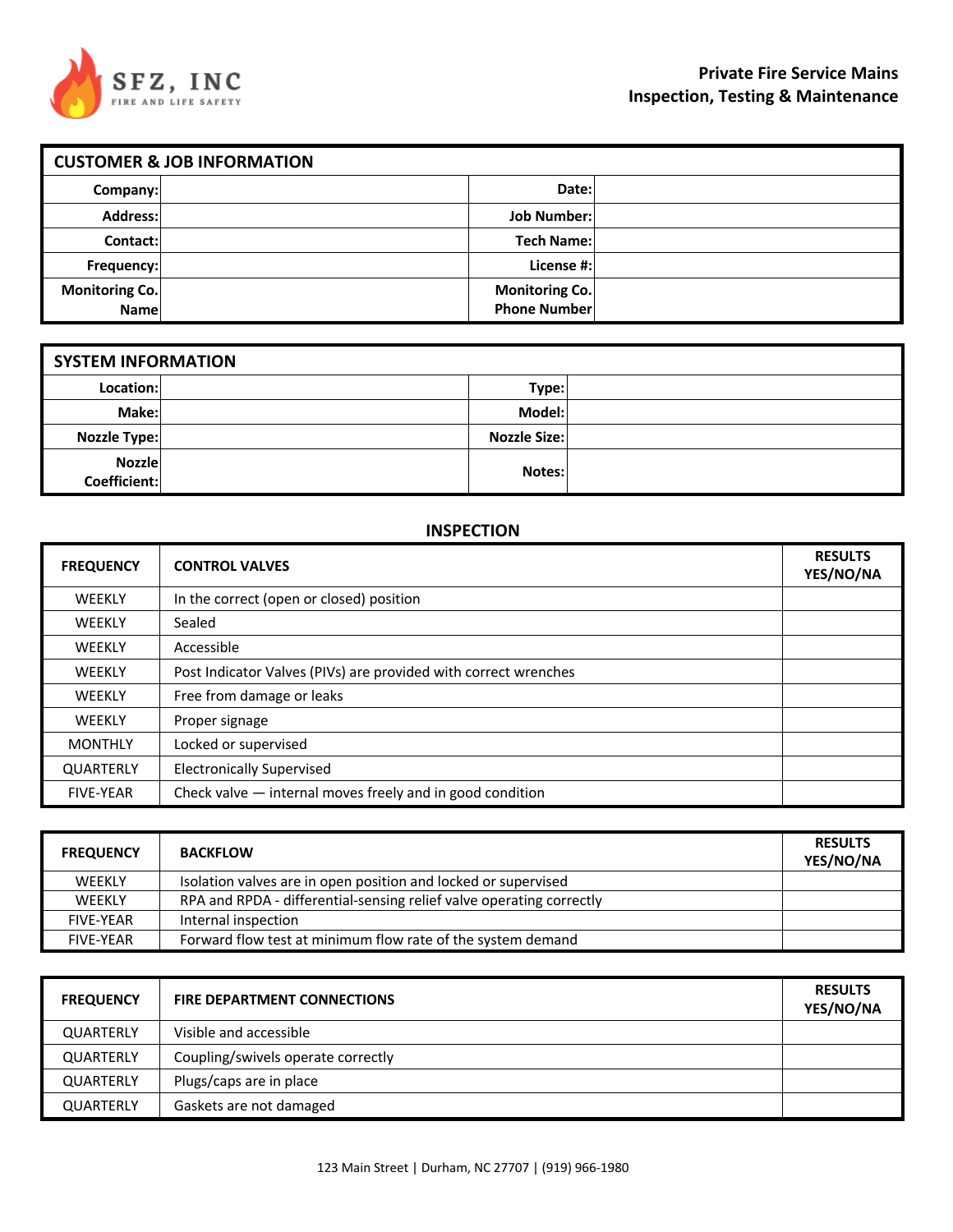

| QUARTERLY        | Automatic Drain Valve in place and operating properly                    |  |
|------------------|--------------------------------------------------------------------------|--|
| <b>QUARTERLY</b> | Identification signs are in place                                        |  |
| <b>QUARTERLY</b> | Interior is clear of obstructions (unless locked)                        |  |
| <b>QUARTERLY</b> | Clapper(s) operates correctly                                            |  |
| <b>QUARTERLY</b> | Check valve is not leaking                                               |  |
| <b>QUARTERLY</b> | Visible piping supplying the fire department connection is undamaged     |  |
| <b>ANNUAL</b>    | Interior of connection with locked plugs or caps is free of obstructions |  |

| <b>FREQUENCY</b> | <b>HOSE HOUSES</b>        | <b>RESULTS</b><br>YES/NO/NA |
|------------------|---------------------------|-----------------------------|
| <b>QUARTERLY</b> | Accessible                |                             |
| <b>QUARTERLY</b> | Free from damage or leaks |                             |
| <b>QUARTERLY</b> | No missing equipment      |                             |

| <b>FREQUENCY</b> | <b>DRY HYDRANT</b>                                                               | <b>RESULTS</b><br>YES/NO/NA |
|------------------|----------------------------------------------------------------------------------|-----------------------------|
| QUARTERLY        | Water supply is not deteriorated in pond, stream, or cistern.                    |                             |
| QUARTERLY        | Vegetation cleared 3 ft (0.9 m) radius from hydrant                              |                             |
| SEMIANNUAL       | Reflective material marking and signage is in accordance with 8.4.7 of NFPA 1142 |                             |

| <b>FREQUENCY</b> | <b>MONITOR NOZZLES</b> | <b>RESULTS</b><br>YES/NO/NA |
|------------------|------------------------|-----------------------------|
| SEMIANNUAL       | Not leaking            |                             |
| SEMIANNUAL       | Free of damage         |                             |
| SEMIANNUAL       | Free of corrosion      |                             |

| <b>FREQUENCY</b> | <b>HYDRANTS (DRY BARREL AND WALL TYPE)</b>       | <b>RESULTS</b><br>YES/NO/NA |
|------------------|--------------------------------------------------|-----------------------------|
| <b>ANNUAL</b>    | Accessible                                       |                             |
| <b>ANNUAL</b>    | Barrel is free of water and ice                  |                             |
| <b>ANNUAL</b>    | Barrel drains properly                           |                             |
| <b>ANNUAL</b>    | Not leaking                                      |                             |
| <b>ANNUAL</b>    | Barrel is free of cracks                         |                             |
| <b>ANNUAL</b>    | Outlets are not excessively tight and lubricated |                             |
| <b>ANNUAL</b>    | Nozzle threads are not worn                      |                             |
| <b>ANNUAL</b>    | Operating nut is not worn                        |                             |
| <b>ANNUAL</b>    | Operating wrench is available                    |                             |
| <b>ANNUAL</b>    | Free of detrimental corrosion                    |                             |

| <b>FREQUENCY</b> | <b>HYDRANTS (WET BARREL)</b> | <b>RESULTS</b><br><b>YES/NO/NA</b> |
|------------------|------------------------------|------------------------------------|
|                  |                              |                                    |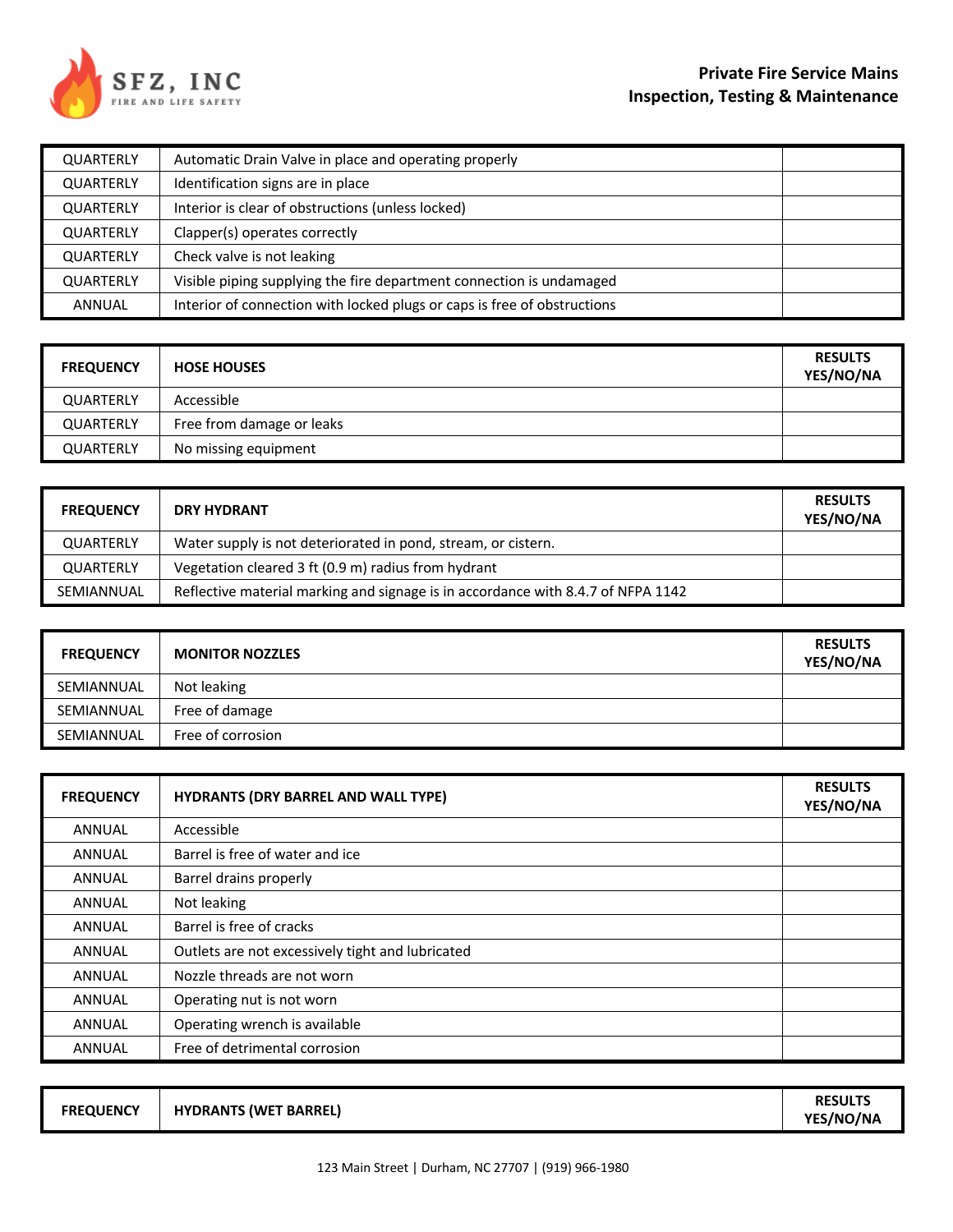

| ANNUAL        | Accessible                                       |  |
|---------------|--------------------------------------------------|--|
| ANNUAL        | Not leaking                                      |  |
| ANNUAL        | Barrel is free of cracks                         |  |
| ANNUAL        | Outlets are not excessively tight and lubricated |  |
| ANNUAL        | Nozzle threads are not worn                      |  |
| ANNUAL        | Operating nut is not worn                        |  |
| <b>ANNUAL</b> | Operating wrench is available                    |  |

| <b>FREQUENCY</b> | <b>MAINLINE STRAINERS</b> | <b>RESULTS</b><br>YES/NO/NA |
|------------------|---------------------------|-----------------------------|
| <b>ANNUAL</b>    | Not plugged or fouled     |                             |
| <b>ANNUAL</b>    | Free of corrosion         |                             |
| <b>ANNUAL</b>    | No damaged parts          |                             |

| <b>FREQUENCY</b> | <b>EXPOSED PIPING</b>          | <b>RESULTS</b><br>YES/NO/NA |
|------------------|--------------------------------|-----------------------------|
| <b>ANNUAL</b>    | Not leaking                    |                             |
| <b>ANNUAL</b>    | Free of damage or corrosion    |                             |
| <b>ANNUAL</b>    | Hangers intact and not damaged |                             |

### **TESTING**

| <b>FREQUENCY</b> | <b>MONITOR NOZZLES</b>                                                      | <b>RESULTS</b><br>YES/NO/NA |
|------------------|-----------------------------------------------------------------------------|-----------------------------|
| ANNUAL           | Flow test until all foreign material has cleared (not less than one minute) |                             |
| ANNUAL           | Operated through full range of motion                                       |                             |

| <b>FREQUENCY</b> | <b>DRY HYDRANT</b> | <b>RESULTS</b><br>YES/NO/NA |
|------------------|--------------------|-----------------------------|
| ANNUAL           | Flow Test          |                             |

| <b>FREQUENCY</b> | <b>HYDRANTS</b>                                                             | <b>RESULTS</b><br>YES/NO/NA |
|------------------|-----------------------------------------------------------------------------|-----------------------------|
| ANNUAL           | Flow test until all foreign material has cleared (not less than one minute) |                             |
| ANNUAL           | Barrel drains within 60 minutes                                             |                             |

| <b>FREQUENCY</b> | <b>HYDRANT ISOLATION VALVE</b>                     | <b>RESULTS</b><br>YES/NO/NA |
|------------------|----------------------------------------------------|-----------------------------|
| ANNUAL           | Operated through full range of motion              |                             |
| ANNUAL           | Status test (verify valve is in the open position) |                             |

| <b>FREQUENCY</b> | PIPING (EXPOSED AND UNDERGROUND) | <b>RESULTS</b> |
|------------------|----------------------------------|----------------|
|------------------|----------------------------------|----------------|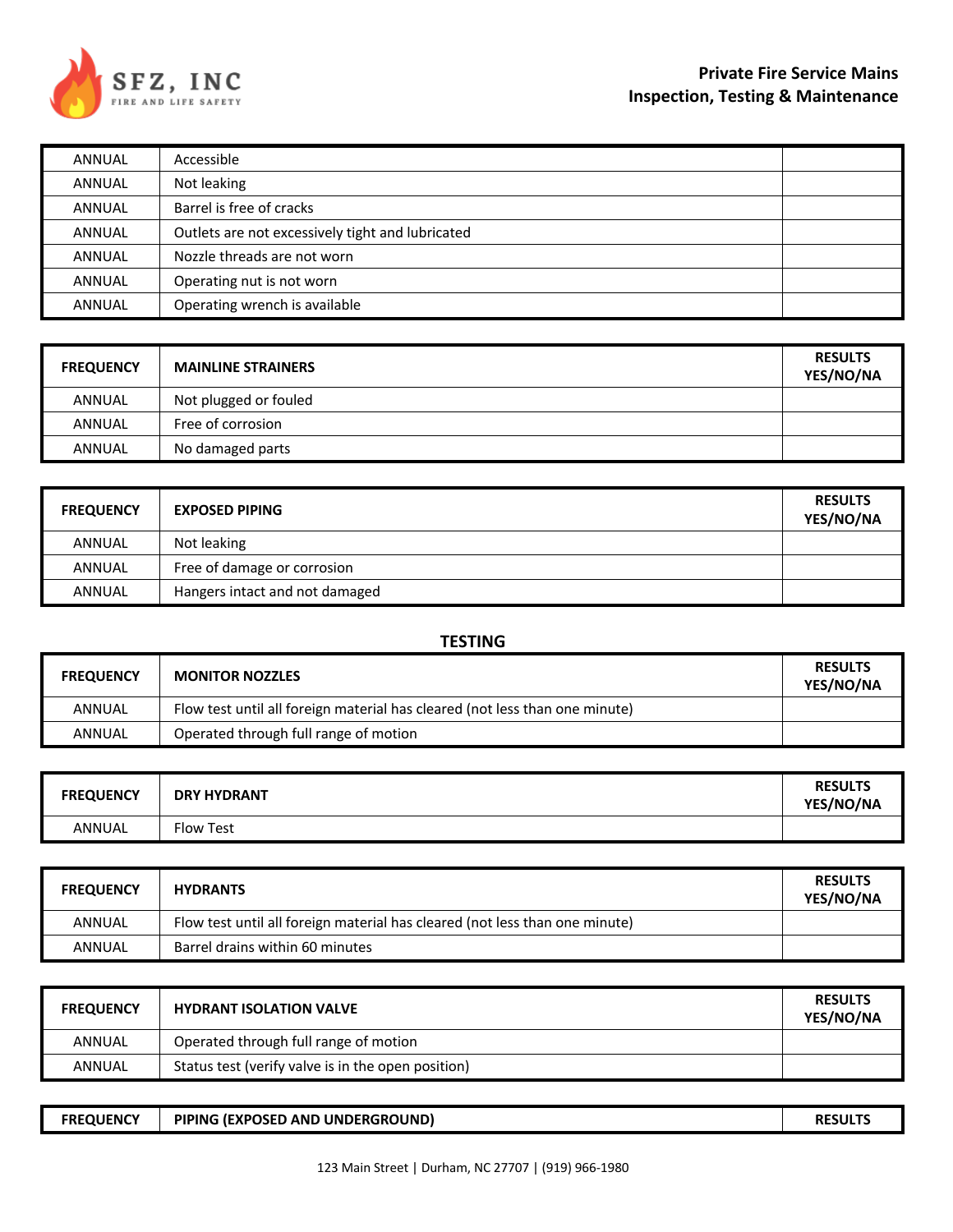

|                  |                                                    | YES/NO/NA |
|------------------|----------------------------------------------------|-----------|
| <b>FIVE-YEAR</b> | Flow test piping at rate anticipated during a fire |           |
| <b>FIVE-YEAR</b> | Flow test results comparable to previous test      |           |

| <b>FREQUENCY</b> | <b>FIRE DEPARTMENT CONNECTIONS</b>                                                                                                                  | <b>RESULTS</b><br><b>YES/NO/NA</b> |
|------------------|-----------------------------------------------------------------------------------------------------------------------------------------------------|------------------------------------|
| <b>FIVE-YEAR</b> | Piping from fire department connection to fire department connection check valve<br>hydrostatically tested at 150 psi (10 bar) for at least 2 hours |                                    |

### **MAINTENANCE**

| <b>FREQUENCY</b> | <b>MAINLINE STRAINERS</b>       | <b>RESULTS</b><br>YES/NO/NA |
|------------------|---------------------------------|-----------------------------|
| ANNUAL           | Removed, inspected, and cleaned |                             |

| <b>FREQUENCY</b> | <b>HOSE HOUSE</b>                                   | <b>RESULTS</b><br>YES/NO/NA |
|------------------|-----------------------------------------------------|-----------------------------|
| ANNUAL           | Verify usable condition of house and all components |                             |

| <b>FREQUENCY</b> | <b>HYDRANTS</b>                              | <b>RESULTS</b><br>YES/NO/NA |
|------------------|----------------------------------------------|-----------------------------|
| ANNUAL           | Lubricate stems, caps, plugs, and threads    |                             |
| ANNUAL           | Accessible (no snow, ice, or other material) |                             |
| ANNUAL           | Protected from damage                        |                             |

| <b>FREQUENCY</b> | <b>MONITOR NOZZLES</b>                       | <b>RESULTS</b><br>YES/NO/NA |
|------------------|----------------------------------------------|-----------------------------|
| ANNUAL           | Lubricate per manufacturer's recommendations |                             |

| <b>DEFICIENCIES</b> |                          |                             |  |  |
|---------------------|--------------------------|-----------------------------|--|--|
| <b>Severity</b>     | Description of the issue | Take a picture of the issue |  |  |
|                     |                          |                             |  |  |
|                     |                          |                             |  |  |
|                     |                          |                             |  |  |
|                     |                          |                             |  |  |

## **COMMENTS**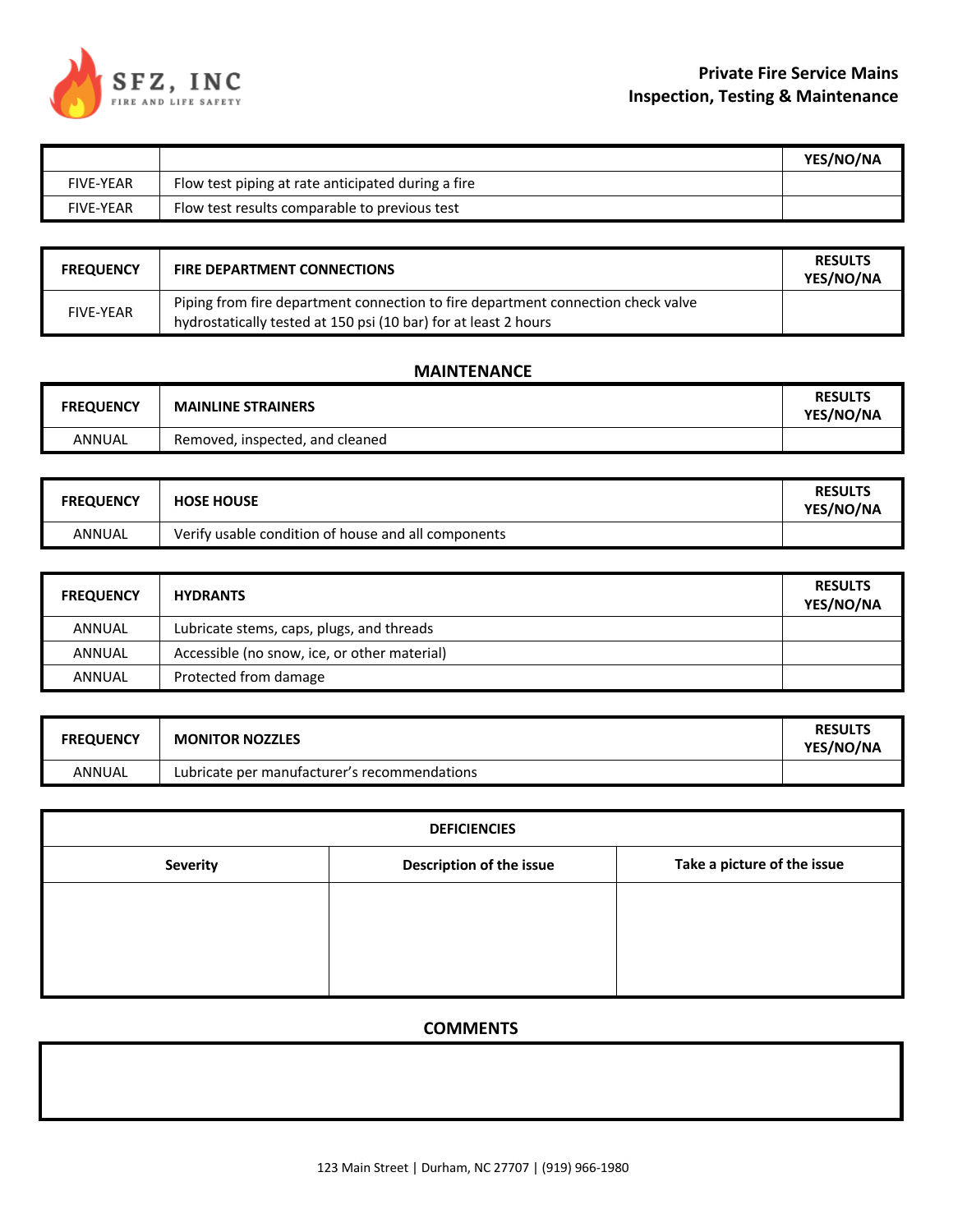

## **CLOSING**

| Date & Time<br>Complete | <b>Tech Name</b>                 |  |
|-------------------------|----------------------------------|--|
| <b>Tech Signature</b>   | License/<br><b>Certification</b> |  |